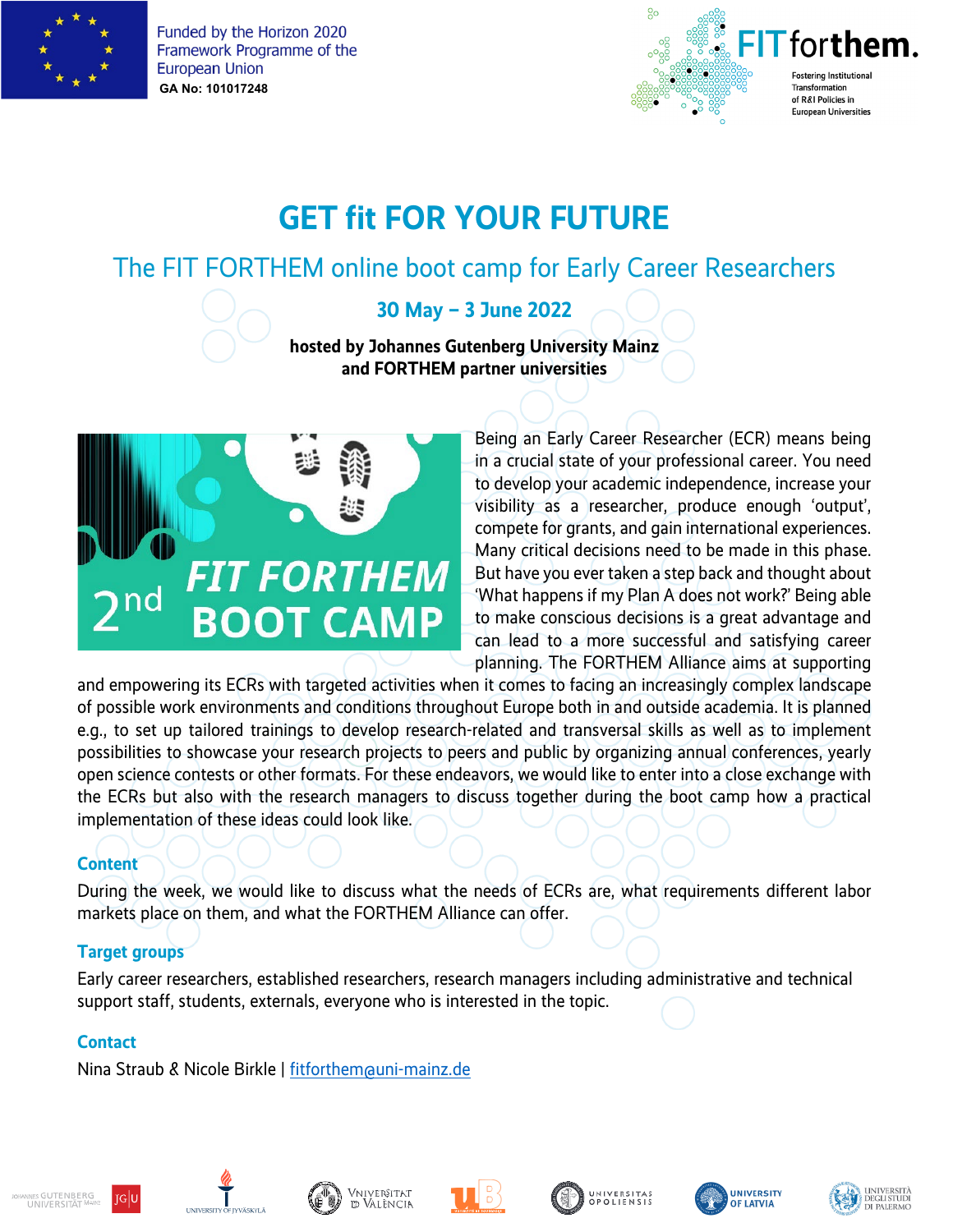



# **Agenda**

# **DAY 1 | Monday, 30 May 2022, 14:00 – 16:00 (CET)**

## **International Career Pathway for Early Stage Researchers (ESR)**

[To join the session on DAY 1 -](https://teams.microsoft.com/l/meetup-join/19%3ameeting_Y2JhOTk4M2UtYWFjZC00NjFmLTkxOTYtMzEyNzNkYzU1YjIy%40thread.v2/0?context=%7b%22Tid%22%3a%222fa58faf-7eb1-48b9-9964-a92659d1c5b8%22%2c%22Oid%22%3a%2216dba980-370e-4d87-87f0-d70daab94298%22%7d) please follow this link

Moderation | Nicole Birkle (JGU) Rapporteur | Isabel Mendoza (UVEG)

On day one of the event, we tackle the question of why international experience is important and how it can boost your career development. Experienced scholars with international curricula will give us insights into the challenges, pitfalls, and benefits that can come with it.

14:00 – 14:15 CET

## **Welcome Note and Presentation of FIT FORTHEM**

Dr. Nicole Birkle | Managing Coordinator FIT FORTHEM (JGU)

## 14:15 – 15:50 CET

## **Presentations by invited speakers**

**Dr. Angela Kölling**

Professor for Anglophone Studies at the Johannes Gutenberg University Mainz, Germany

**Dr. Bogdana Milic** Postdoctoral fellow at the Spanish National Research Council, Spain

## **Dr. Agnese Rusakova**

Senior Researcher and Postdoctoral Student at the Faculty of Education, Psychology and Arts, University of Latvia, Latvia, Expert of the Council of Rectors of Latvia

## **Dr. Jose-Antonio Piornos-Martinez**

Junior Research Scientist at INRAE Transfert, a technology transfer and project engineering company that promotes innovations in food, agriculture and the environment, Dijon, Bourgogne-Franche-Comté, France

15:50 – 16:00 CET **Wrap-up** 

















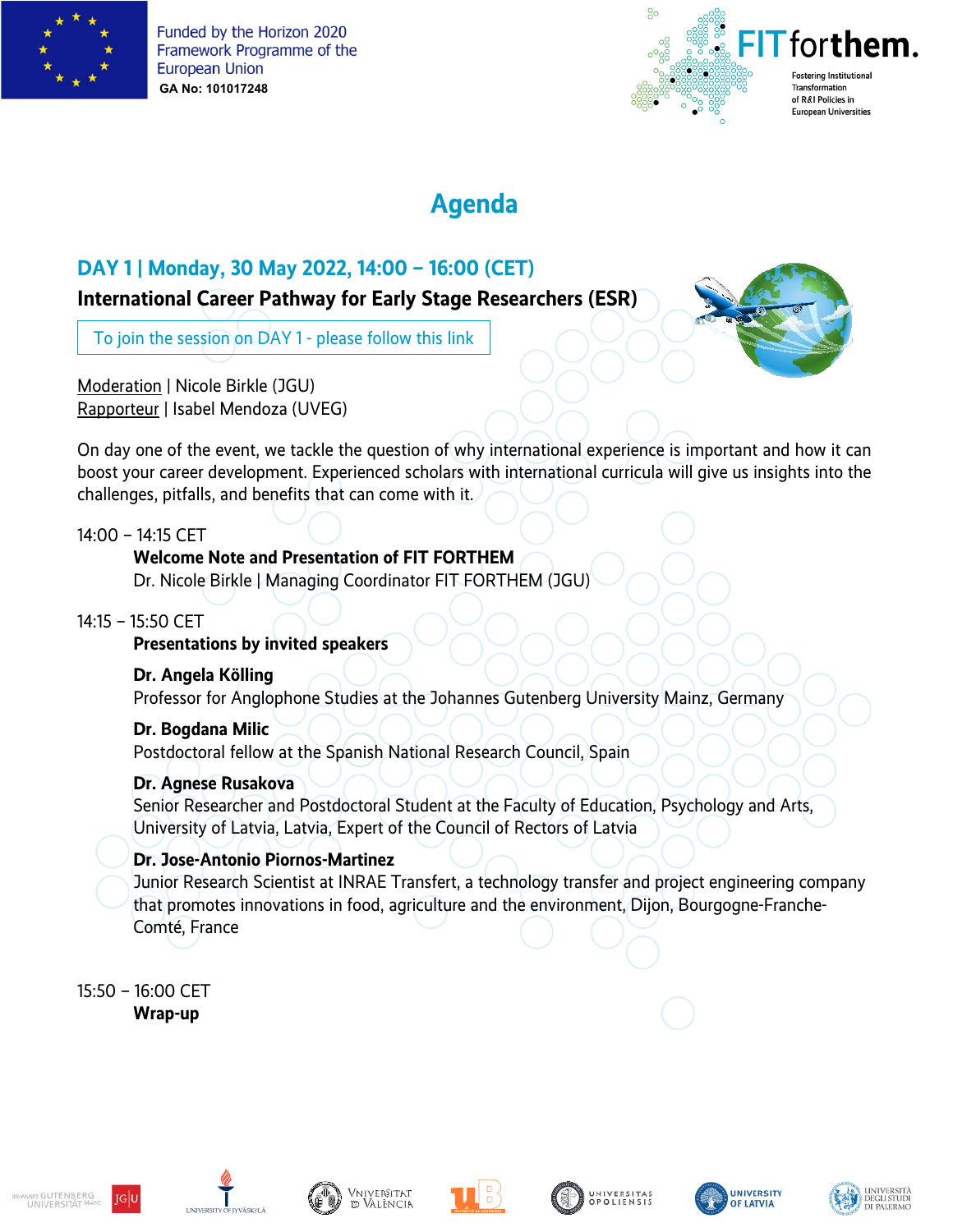



## **DAY 2 | Tuesday, 31 May 2022, 14:00 – 17:00 (CET)**

**Multiple career options – find your way within or outside academia** 

[To join the sessions on DAY 2 -](https://teams.microsoft.com/l/meetup-join/19%3ameeting_MzE3MDc5MGQtOTQwZi00ZDg5LWFjMmItM2I1ZjM5Y2E4NjRi%40thread.v2/0?context=%7b%22Tid%22%3a%222fa58faf-7eb1-48b9-9964-a92659d1c5b8%22%2c%22Oid%22%3a%2216dba980-370e-4d87-87f0-d70daab94298%22%7d) please follow this link

Moderation | Nina Straub (JGU) Rapporteur | Katarzyna Molek-Kozakowska (UO)

Two sessions are planned. In the first session, testimonials will give us insights into different career sectors like academia, research management or the non-academic world. We explore the question to which extent career paths can be planned. Does a direction once taken mean that one can no longer change the path? Did special qualifications, further education, certificates or specific skills help? And what role can networks play in this context? What can FORTHEM offer you in this regard?

The second session will focus on concrete tools and techniques everyone standing at the career crossroad might use in order to more consciously and reflexively shape their career path. If you are in that place where you start asking yourself questions like: Am I on the right career path? What do I really want? How can I get there? What is blocking me? What are my options? - this workshop is for you. We will explore selected career coaching tools to help you navigate your career choices. All you need is your full awareness and openness to change.

#### 14:00 – 14:10 CET

#### **Opening of the session**

Dr. Nina Straub | Research Manager for EU Funding (JGU)

#### 14:10 – 15:15 CET

#### **Presentations by invited speakers**

#### **Dr. Sandra Vlasta**

Adjunct Professor, Department of Modern Languages, Literatures, and Cultures, Department of Cultural Heritage, University of Bologna, Italy

#### **Dr. Mark Bajohrs**

Head of the Dean's Office and Manager of the Faculty of Biology at Johannes Gutenberg University Mainz, Germany

#### **Dr. Riikka Reitzer**

Green Growth Development Manager at Neova Group, Jyväskyla, Finland

#### **Dr. Timo Taskinen**

Senior Advisor at University of Jyväskylä, Finland, presenting the Finnish match-making programme PoDoCo – Post Docs in Companies

#### 15:15 – 15:30 CET Health Beak

#### 15:30 – 17:00 CET

#### **Dr. Małgorzata Adams-Tukiendorf**

Deputy Dean of the Faculty of Philology, University of Opole, Poland











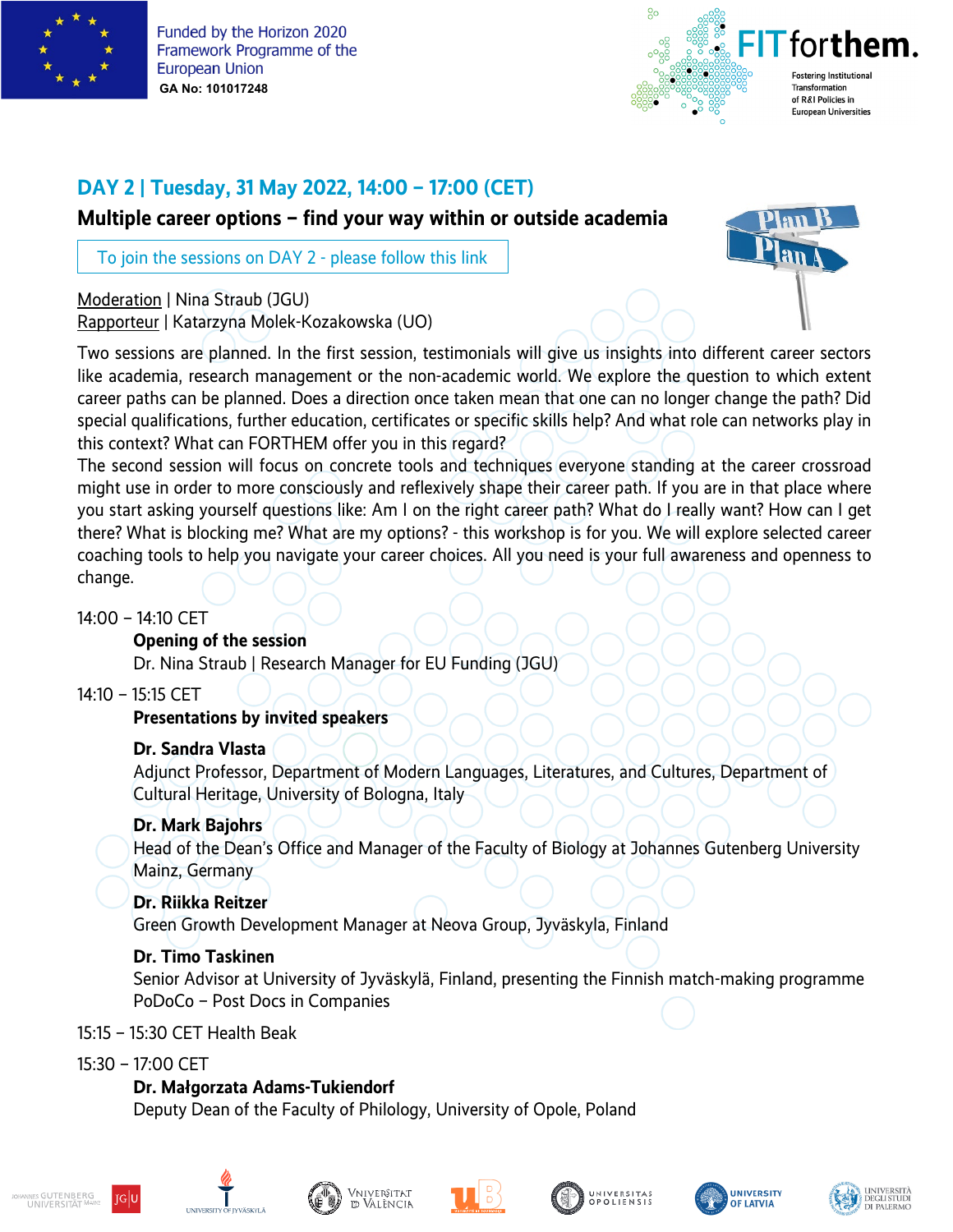



# **DAY 3 | Wednesday, 1 June 2022, 14:00 – 16:00 (CET)**

**FORTHEM perspectives to make your career a success**

[To join the session on DAY 3 -](https://teams.microsoft.com/l/meetup-join/19%3ameeting_ZTc4ZTcwMmUtYjVkNi00ZGU3LTkzNDctODEzNDQ2ODc3N2Ji%40thread.v2/0?context=%7b%22Tid%22%3a%222fa58faf-7eb1-48b9-9964-a92659d1c5b8%22%2c%22Oid%22%3a%2216dba980-370e-4d87-87f0-d70daab94298%22%7d) please follow this link

Moderation | Agnese Rusakova (UL) Rapporteur | Justine Biettron (UB)



Once you have a clearer idea of your career, you can start looking at what skills and competences are needed to make it happen and how you gain them. On day three of the event, we take a closer look at different options available through the FORTHEM Alliance like co-supervision, *Cotutelle de these* or mentoring formats. Where are the advantages when upscaling them to an international level? Furthermore, you can learn about international associations for Early Career Researchers and their activities.

14:00 – 14:05 CET

### **Opening of the session**

Dr. Agnese Rusakova | FIT FORTHEM expert (UL)

14:05 – 15:55 CET

### **Presentations by invited speakers**

#### **Dr. Katarzyna Molek-Kozakowska**

Associate Professor, Head of Department of English, Institute of Linguistics, University of Opole, Poland, Leader of the FIT FORTHEM work package on dissemination and communication

## **Dr. Nicole Birkle**

EU Liaison Officer at Johannes Gutenberg University Mainz, Germany, Coordinating Manager of the FIT FORTHEM project

## **Dr. Frédéric Debeaufort**

University Professor for Food Process and Packaging Engineering, University of Burgundy, France, Leader of the FIT FORTHEM work package on establishing a virtual joint research policy and services office

## **Dr. Mia Kurek**

Assistant Professor, Faculty of Food Technology and Biotechnology, University of Zagreb, Croatia

## **Agnieszka Żyra, M.Sc**

President, European Council of Doctoral Candidates and Junior Researchers

15:55 – 16:00 CET **Wrap-up** 











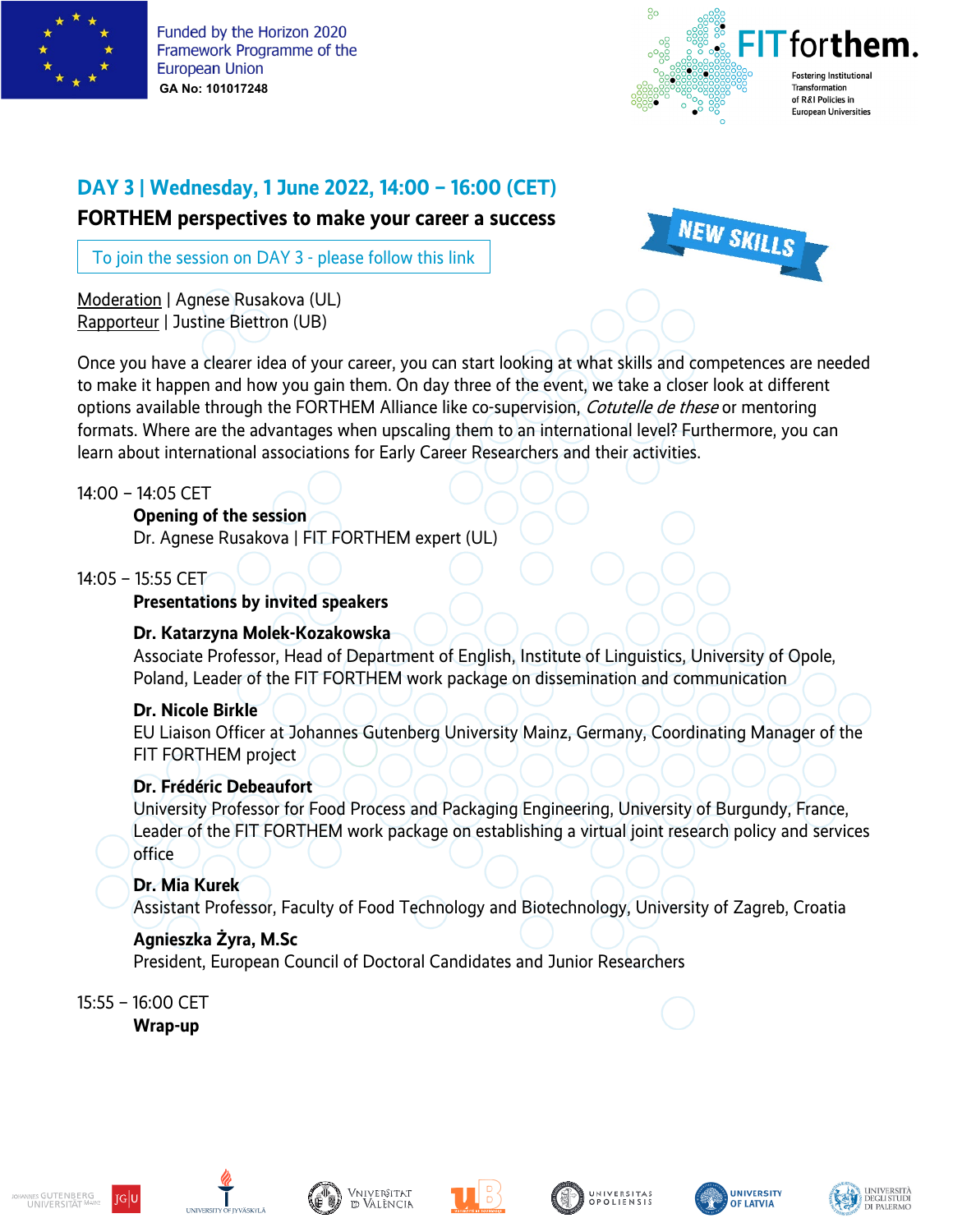



## **DAY 4 | Thursday, 2 June 2022, 09:00 – 11:00 (CET)**

## **Open WHAT? The idea behind Open Science**

[To join the session on DAY 4 -](https://teams.microsoft.com/l/meetup-join/19%3ameeting_MmNjNDk2YzUtMGUyNy00MjhjLThhOTItMzdkMWY0NGY2OGM3%40thread.v2/0?context=%7b%22Tid%22%3a%222fa58faf-7eb1-48b9-9964-a92659d1c5b8%22%2c%22Oid%22%3a%2216dba980-370e-4d87-87f0-d70daab94298%22%7d) please follow this link

Moderation | Melanie Gross (JGU) Rapporteur | Tiina Koivulahti (JYU)



Open science is a term you have probably been confronted with already at the beginning of your academic career. On day four of our boot camp, we would like to discuss less the technical details that are necessary to establish the principles of Open Science. Rather, we want to explore the question of why science should actually open up? What are the drivers behind this movement? To what extent does a cultural change in the academic world has to happen? We will discuss with Open Science experts how you as a researcher can benefit from the Open Science movement in all its dimensions. We will show the opportunities FORTHEM offers to integrate Open Science activities into your scientific routine.

09:00 – 09:10 CET

**Opening of the session**

Dr. Melanie Gross | FIT FORTHEM Open Science Manager (JGU)

### 09:10 – 10:50 CET

**Presentations by invited speakers**

#### **Dr. Jürgen Schneider**

Research Associate at Tübingen School of Education, Eberhard Karls University Tübingen, Germany, Spokesperson of the Tübinger Open Science Initiative TOSI

#### **Arto Ikonen**

Service Manager at Open Science Centre (OSC) of Jyväskylä University Library and University Museum, Finland

#### **Dr. Susann Fiedler**

Professor for Business and Psychology, Department of Strategy and Innovation, Wirtschaftsuniversität Wien, Austria

10:50 – 11:00 CET

**Wrap-up**